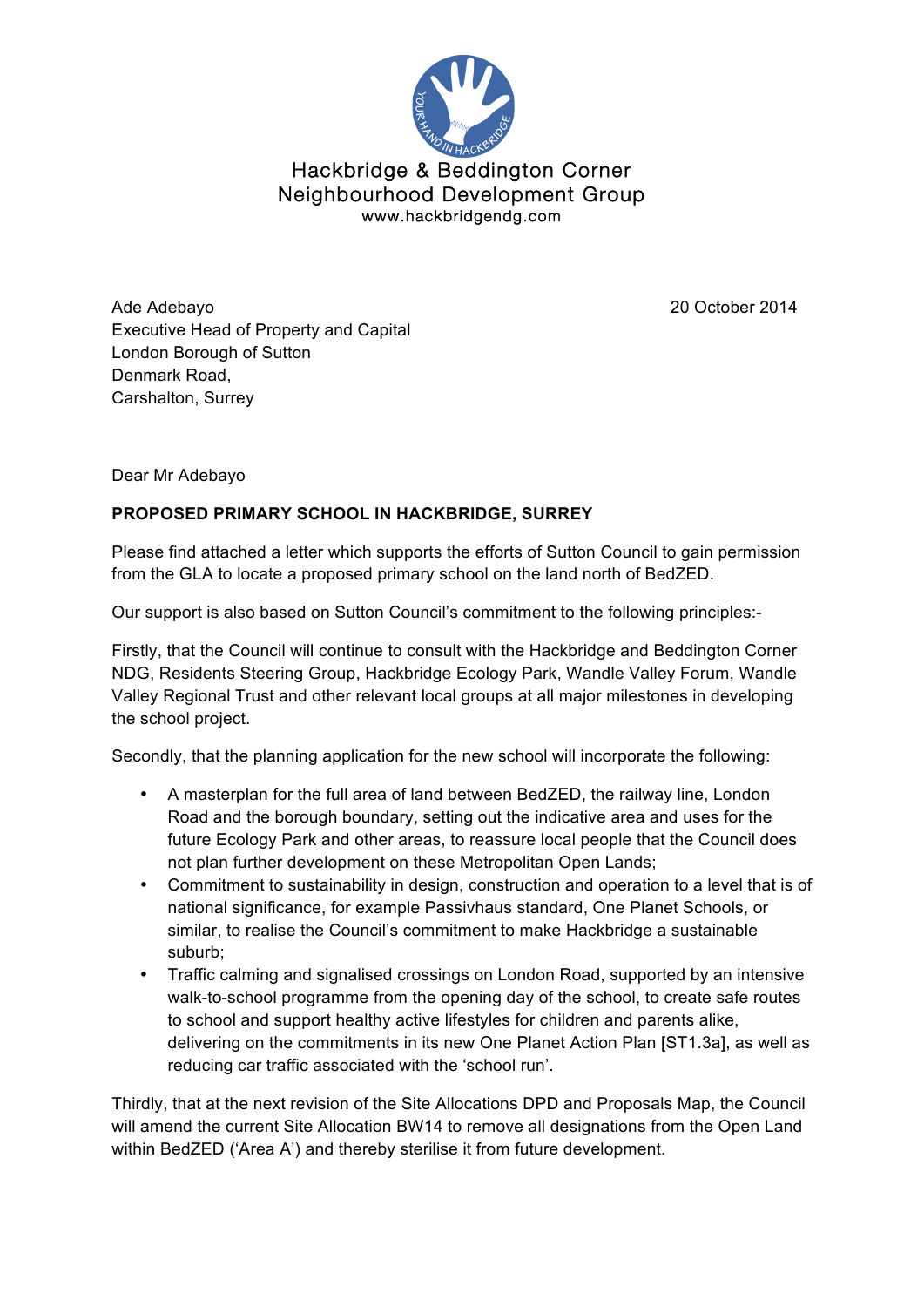

In addition we are aware that the Beddington Farmlands is experiencing a dramatic decrease in the bird population, particularly sparrows. This concerns us greatly as this parcel of land is linked to the Land North of BedZED and forms part of the Wandle Valley Regional Park. We understand there still remain outstanding planning conditions related to the landfil site in respect of the conservation plan for the area. It would appear that enforcement action may have been a little remiss. We would ask that Sutton Council address this as a matter of priority, ensuring the loss of biodiversity in the area is stemmed.

The Hackbridge and Bedding Corner Neighbourhood Development Group is committed to working closely with Sutton Council in order to achieve the above and welcome further discussions.

Yours sincerely

Helena Barrowclough **Chair** Hackbridge and Beddington Corner Neighbourhood Development Group

Copy to: Sharman Lawson - Sutton Council James Groux - Sutton Council